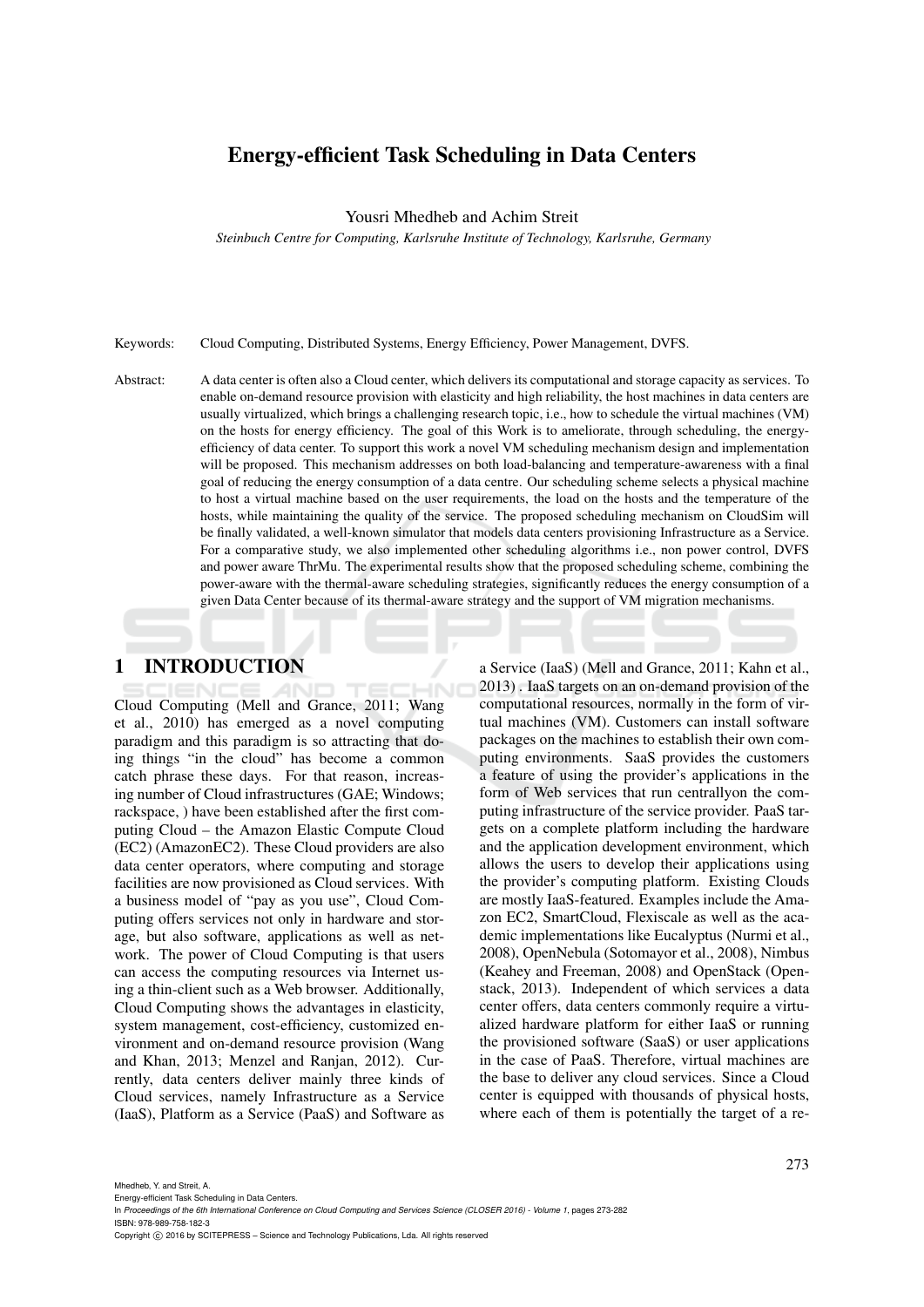quested incoming virtual machine, there arises an important issue of scheduling virtual machines on the physical hosts. A traditional approach of scheduling virtual machines is a kind of FIFO approaches, where all hosts are contained in a list and the first physical machine that matches the requirement of the VM is selected as the target host.

Issue with scheduling exists in various scenarios, like task scheduling in parallel and distributed systems (Mhedheb et al., 2013; Ranjan et al., 2005) and job scheduling in computing Grids (Ranjan et al., 2006; Kolodziej et al., 2012; Kolodziej et al., 2013). Various algorithms have been proposed by researchers including those focusing on Energy Consumption. In the field of Cloud Computing, Cloud providers are surely expecting a low operation overhead. Considering the importance of energy saving in the field of Cloud Computing a specific algorithm for scheduling the virtual machines on the Cloud was here developed. This algorithm first performs an initial scheduling and then inspects the change of workload and temperature on the host. In case of over-loading or over-heating, the VM is migrated to another host thereby to avoid hot spots with respect to load and temperature. We implemented this algorithm on CloudSim (Calheiros et al., 2011), a well-known simulation platform for research work in Cloud Computing. In addition to the proposed scheduling scheme we also implemented several other scheduling policies for a comparative study. The experimental results show that the proposed approach performs better than others with the lowest energy consumption while the service quality is granted in most cases.

The rest of this paper is organized as follows: Section 2 introduces the related work in energy-aware scheduling algorithms. Section 3 describes the concept of the proposed approach followed by the implementation details in Section 4. Section 5 depicts the evaluation details and Section 6 concludes the paper with a brief summary and future directions.

### 2 RELATED WORK

Task scheduling has been investigated for many years and is currently still a hot topic in various research domains. For example, Cluster Computing relies on good scheduling technologies for achieving the performance of parallel applications; Grid Computing requires efficient job scheduler to best utilize the Grid resources and thereby reduce the job waiting time. Over the last years, many research works have been performed for investigating the scheduling strategies on different systems with features like load-balancing and energy-awareness.

As computing systems consume more and more energy, increasing research works on task scheduling show the feature of energy-awareness (Hsu and Feng, 2005; Wang et al., 2011). Most of these research works adopt the technique of Dynamic Voltage and Frequency Scaling (DVFS). DVFS has been proven to be a feasible solution for reducing the processor energy consumption (Hsu and Feng, 2005). By lowering the processor clock frequency and supply voltage during some time slots (for example, idle or communication phases), energy consumption can be significantly reduced with a slight performance loss. Therefore, the DVFS technique has been applied in various domains, such as the high performance computing areas and large data centers, to reduce the energy consumption while gaining high reliability and availability. As the virtualization technology is getting hot, the problem of virtual machine scheduling has also been studied. The authors of (Kim et al., 2008) implement a guest-aware priority-based scheduling scheme, which is specifically designed to support latency-sensitive workloads. The proposed scheduling scheme prioritizes the virtual machines to be allocated by using the information about priorities and status of guest-level tasks in each VM. It preferentially selects the VMs that run latency-sensitive applications to be scheduled and in this way to reduce the response time to the I/O events of latency-sensitive workloads.

The authors of (Wang et al., 2012) propose a novel VM scheduling algorithm for virtualized heterogonous multicore architectures. The algorithm exploits the core performance heterogeneity to optimize the overall system energy efficiency. It uses a metric termed energy-efficiency factor to characterize the power and performance behavior of the applications hosted by VMs on different cores. The VM's energyefficiency factors are calculated and based on the values virtual machines are mapped to heterogeneous cores with a final goal of maximizing the energy efficiency of the entire system. The authors of (Takouna et al., 2011) also address on the VM scheduling of heterogeneous multicore machines. A scheduling policy is designed to schedule each virtual machine to an appropriate processing core based on the performance sensibility to the CPU clock frequency and the performance dependency on the host.

In addition to the research work on VM schedulers of general purposes, the specific problem of VM scheduling on the Cloud has also been addressed over the last years.

The work presented in (Fang et al., 2010) develops a two-layer scheduling model, where the first layer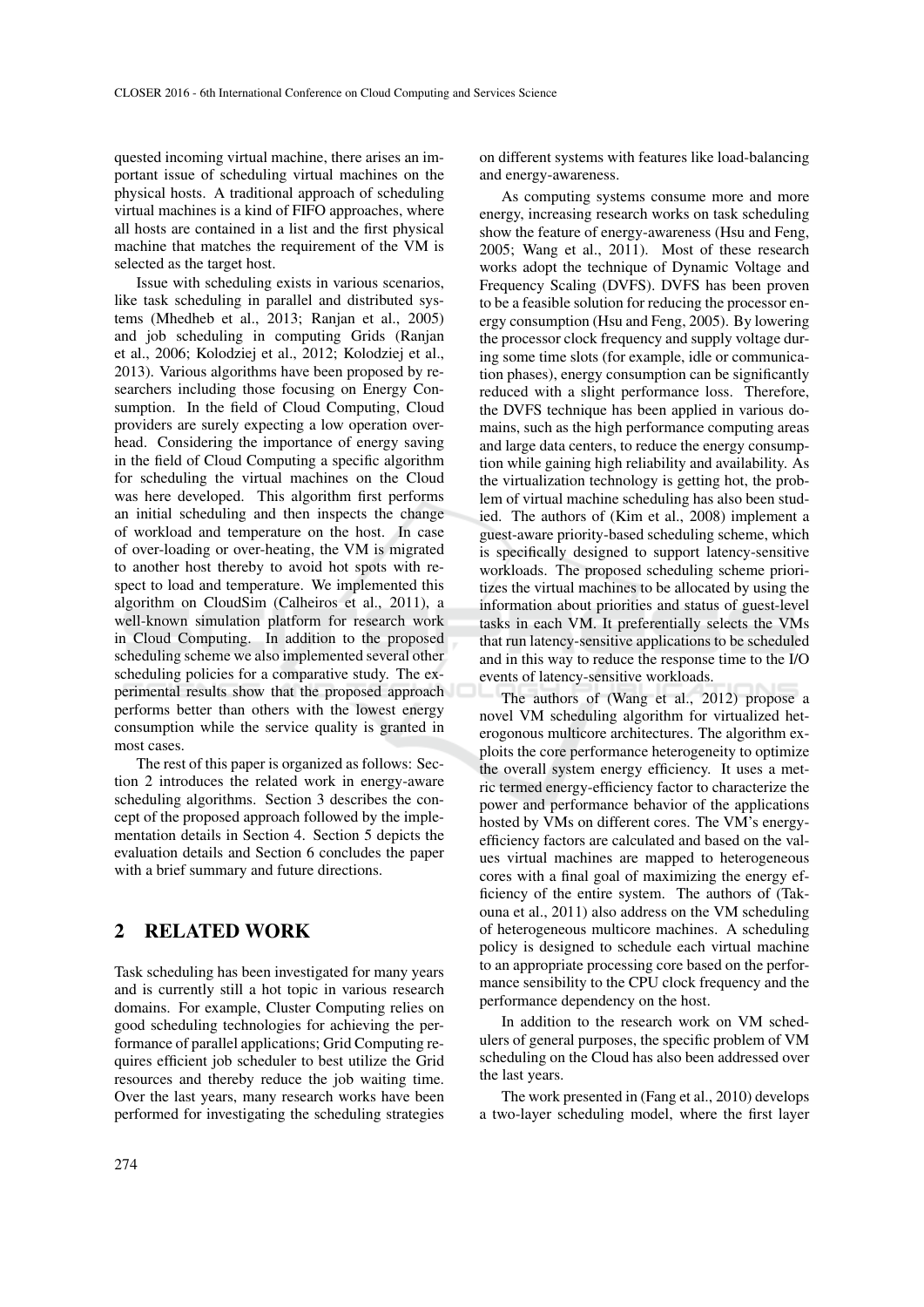creates the description of resource requirement of a virtual machine, while the second layer takes care of the VM scheduling on the host. By allocating the VMs to the hosts that closely meet the resource requirement this approach tries to better use the Cloud hardware resources. The approach was evaluated on CloudSim. The authors of (Li et al., 2011) propose a dynamic round-robin scheduling scheme for deploying and migrating virtual machines to or across the servers on the Cloud. The scheme uses two scheduling rules, whereby the first rule avoids allocating additional virtual machines to a retiring physical machine that will be shut down while the second rule speeds up the consolidation process. The main goal of this approach is to reduce the number of used physical machines for saving energy. The work in (Hu et al., 2010) propose a strategy for VM scheduling on the Cloud with load balancing. The scheduling decision is based on the historical information and current state of the system. Authors of (Knauth and Fetzer, 2012) proposed a scheduler, which schedules the virtual machines based on the knowledge about the duration of timed instances to optimize the virtual to physical machine assignment. The main goal of this scheduler is to reduce the cumulative machine uptime and thereby save the energy consumption. The work in (Beloglazov and Buyya, 2012) is also one of the few approaches that deal with energy-aware scheduling of Cloud-based resources. The authors implemented a simulation environment based on CloudSim (Calheiros et al., 2011) to evaluate different power-aware scheduling policies for VM running on a large scale Cloud centre. Furthermore, they show how the VM migration and VM pining techniques can optimize the load-balancing and the total energy consumption of a data center.

Our work is similar to the last related work. However, both power and thermal-aware scheduling policies will be combined to reduce the energy consumption. More importantly, the extension of this work to support using temperature constraints as new scheduling parameters. The evaluation on CloudSim has shown the improvement of this approach over the existing one in terms of saving energy consumption. The experimental results will be given after the description of the proposed scheduling algorithm and its implementation.

## 3 THERMAL AWARE VM SCHEDULING

Modern processors have a tolerance limit to the onchip temperature named case temperature. A higher

temperature over this limit may reaches the Junction temperature and not only increases the energy consumption but also may result in some defect in the hardware i.e., silicon chip is going to melt the internals. The design goal of our scheduling scheme is to be aware of the changing temperature of the processing cores to avoid crossing the limit. Our thermalaware scheduling concept is based on several existing strategies, which are applied for the requirement of different scheduling scenarios. These strategies are individually integrated in our framework at the run-time based on the current load and temperature state. The main tasks of our scheduler, called Thermal aware Scheduler (ThaS), are the following:

#### 3.1 Power-aware Energy Management

Applying the DVFS technique for power management. Since the power consumption depends on the CPU usage, this metric has to be measured before each VM scheduling step in the whole execution process in order to calculate the current consumed energy by the CPU.

# 3.2 Thermal-aware Energy Management

The main focus of our ThaS scheme is to schedule virtual machines with respect to the temperature of the processors. Such a scheduling strategy needs a temperature model to describe the property of this parameter while applications (here virtual machines) are running. The lumped RC thermal model (Skadron et al., 2002) will be used due to its simplicity. According to (Skadron et al., 2002), for an integrated circuit at the die level, heat conduction is the dominant mechanism that determines the temperature. There exists a well-known duality between heat transfer and electrical phenomena. Any heat flow can be described as a *current* and the passing of this heat flow through a thermal *resistance* leads to a temperature difference equivalent to a *voltage*. The RC model can be described with  $T_{amb} = RC \frac{dT}{dt} + T - RP$ , where C stands for the thermal capacitance of the processor, R for the thermal resistance, P for the processor dynamic energy consumption, and *Tamb* for the ambient temperature. This model is however limited to a single-core processor. Therefore, ThaS supports now only singlecore machines.

#### 3.3 Migration of Virtual Machines

Our ThaS scheme inspects the change of load and temperature on a host machine. In case that a host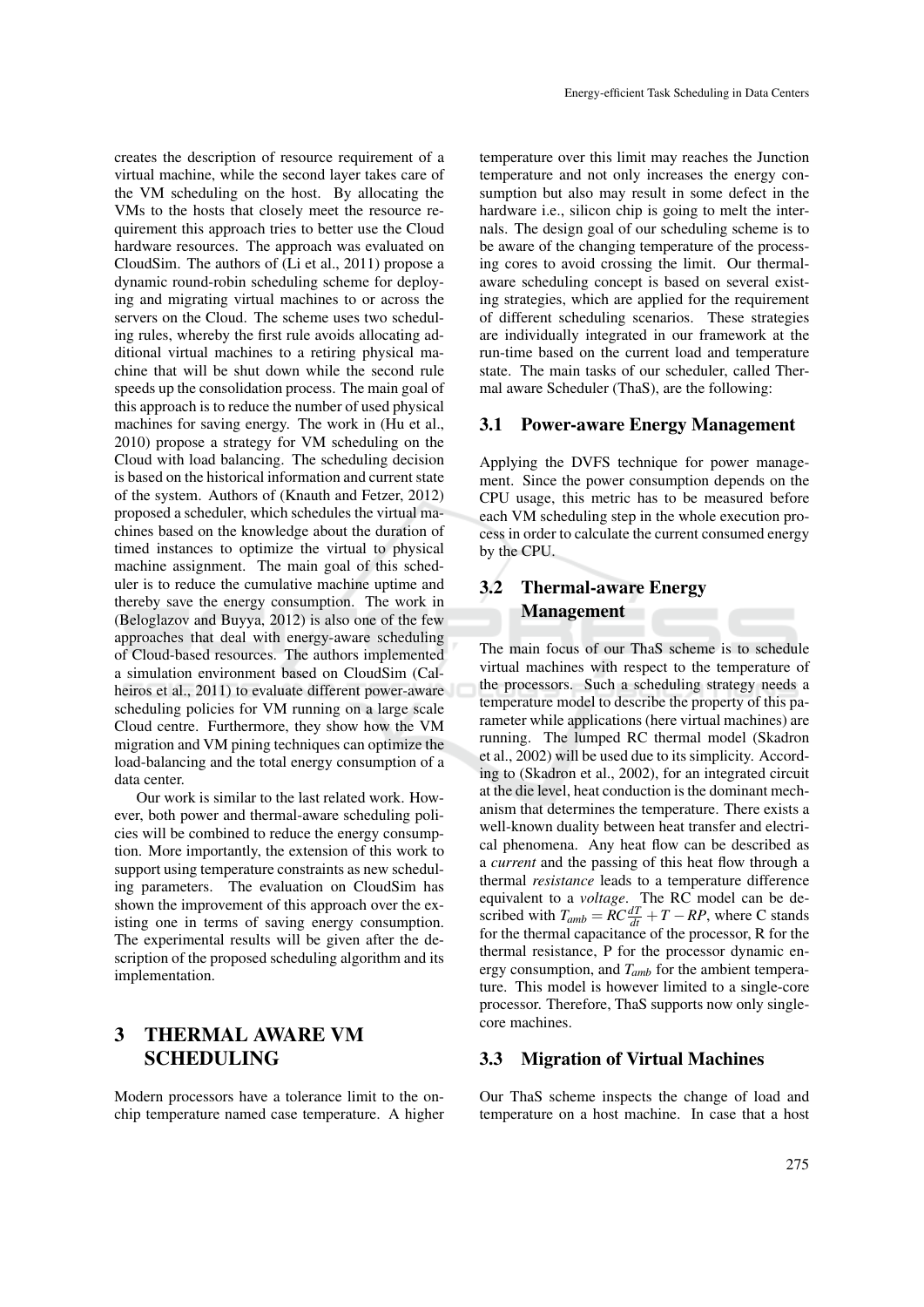is about to be over-heated or over-loaded it performs VM migration to avoid critic scenarios. Migration or live migration refers to the process of moving a running virtual machine or application from one physical machine to another. In addition to the machine image, the data storage and network connectivity of the virtual machines have also to be transferred from the source host to the destination. The proposed scheduling scheme implements this kind of VM migration and runs the entire migration process transparently to the user. The migration contains several steps, including the Push phase, the Stop phase, the Copy phase and the Pull phase. The VM migration can take a long time when a VM has a large amount of memory. In order to save the unnecessary energy consumption during the VM migration, two strategies in ThaS are implemented: i) the Pining strategy that allows the allocation of multiple VMs on the same host to free other physical hosts; ii) the energy-save-modus strategy that sets the unused hosts (or CPUs) in the idle mode.

ThaS decides during the runtime which VM shall be allocated on which host. It works in the following way: As a starting point a VM request coming from the user is scheduled on a physical host based on the traditional round-robin scheme. In order to make a decision, ThaS calls the thermal model and the power model to acquire all scheduling parameters including the current CPU temperature, the CPU usage for each host, the data center configuration and the application (VM) requirements. In case that a physical host approaches to the critical temperature (Temperature threshold) or the critical CPU utilization value (Utilization threshold), ThaS looks for another host with better temperature or load criteria and migrates the running VM from the source host to the destination host. Therefore, our ThaS schedules the virtual machines not only for minimizing the energy consumption but also for load-balancing. ThaS is designed to be integrated in a Cloud middleware to replace its original one, usually a round-robin scheme that allocates the VMs to each host equally in a cyclic order. ThaS implements an interface between the VMM (hypervisor) and the virtual machines in a Cloud centre. It replaces the conventional scheduling algorithm of a hypervisor to map a virtual machine request to a physical machine with consideration of the load and temperature on the hosts. The deployment, such as start, stop, migration, etc., of the virtual machines on the physical host remains the task of the hypervisor. In this way, our scheduler acts as an allocation decision component for the hypervisor.

## 4 IMPLEMENTATION

A Java-based simulation environment, to verify the concept and to validate the functionality of the proposed scheduling strategies for ThaS was implemented. The prototypical implementation is based on a well-known simulator, CloudSim (Calheiros et al., 2011), for research work on the Cloud. CloudSim models large scale data centers with internal broker, sensors, physical host, as well as virtual machines. CloudSim also provides the functionality to configure data center resources. This allows us to model cloud providers with different system scale and hardware resources.

By an incoming VM request our scheduler ThaS starts first with an initial task of allocating the VM to one of the hosts that meet the requirement described in the request. In the following, it performs the runtime tuning with respect to load and temperature.

The first task of ThaS for runtime tuning is to detect the critical hosts with either higher temperature or workloads. The following pseudo-code illustrates how the scheduler performs this task. As can be seen in the algorithm, the scheduler goes through all the available hosts to find the hosts, whose temperature and CPU usage exceed the specified thresholds. The detected hosts are then marked as candidates for VM migration and added to the list 'Migrating From Hosts'. This list is applied in the second step as the input list.

Algorithm 1: Algorithm for detecting critical hosts. Input: HotList, VmList Output: MigratingFromHosts 1: for each host in hostlist do 2: if isHostOverThresholdTemperature (host) then 3: *overT hresholdTempHosts* ← *addhost* else 5: if isHostOverThresholdUtilization ( host ) then 6: *overUtilizedHosts* ← *addhost* end if 8: end if 9: *overHosts* ← *overT hresholdTempHosts* + *overUtilizedHosts* 10: *MigratingFromHosts* ← *overHosts* 11: end for

In the second step, the list of critical hosts, which has been created by the scheduler in the first step, is processed again for finding the VMs running on them. These virtual machines are the concrete candidates for migration. The candidate VMs are then sorted by their CPU usage. The VMs with minimal CPU us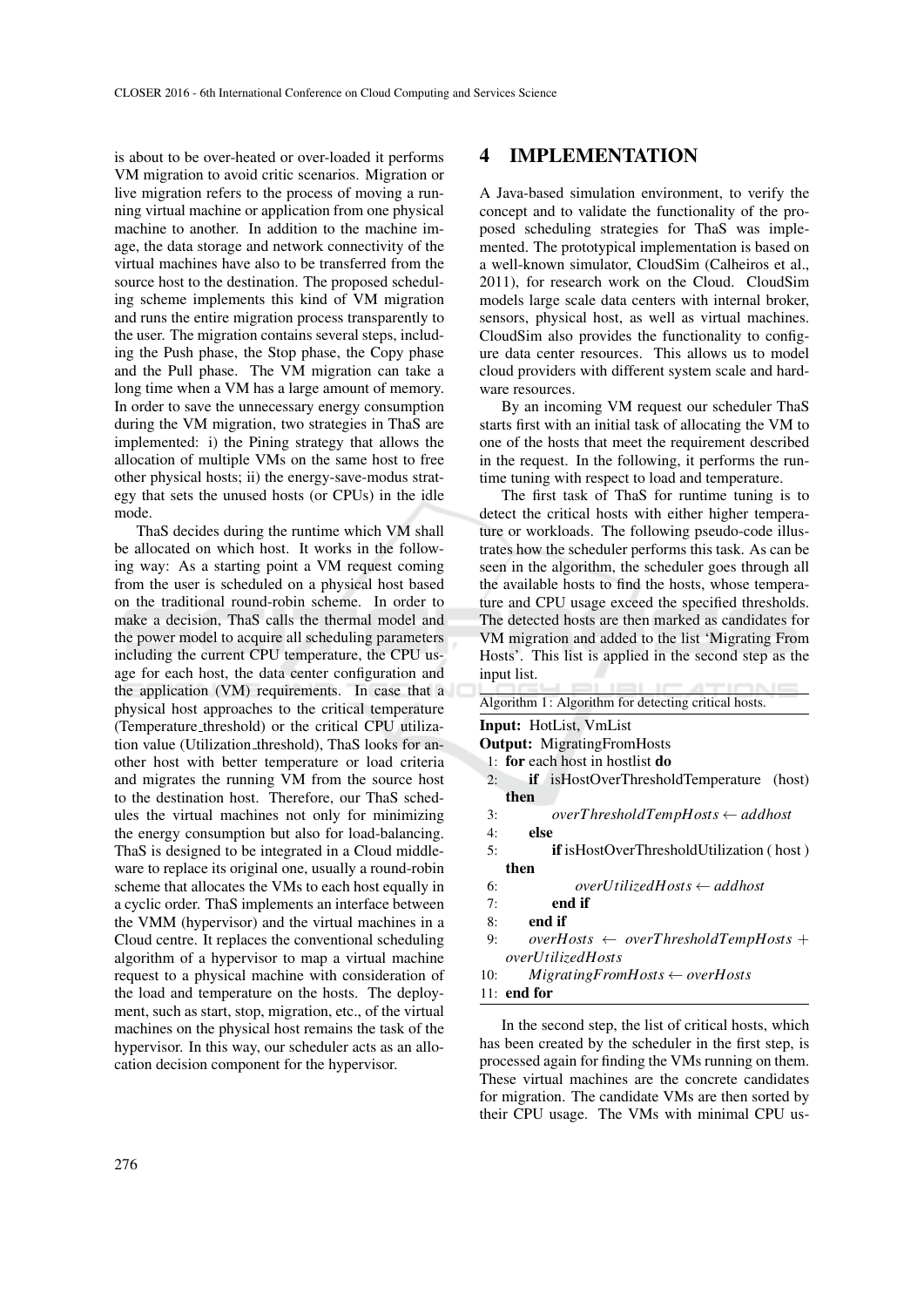age are marked with a higher priority of migration for the reason of not to bring high workload on the target host, thus to avoid possible further migrations. For the same reason the scheduler must also ensure that the temperature on the target host does not exceed the threshold. At the end of processing, this scheduling step creates a list 'VMs to Migrate List' that contains all VMs, which are the actual migration objects.

Algorithm 2: Algorithm for detecting of migratable VMs.

|     | <b>Input:</b> MigratingFromHosts                                 |
|-----|------------------------------------------------------------------|
|     | <b>Output:</b> VMsToMigrateList                                  |
|     | 1: for each host in Migrating From Hosts do                      |
| 2:  | while true do                                                    |
| 3:  | $vm \leftarrow getVmToMigrate(host)$                             |
| 4:  | if then $vm = Null$                                              |
| 5:  | break                                                            |
| 6:  | end if                                                           |
| 7:  | $VMstoMigrateList \leftarrow addvm$                              |
| 8:  | $host \leftarrow deallocatevm$                                   |
| 9:  | if then!(isHostOverThresTemp(host) &                             |
|     | $is HostOverThresholdUtilisation(host))$                         |
| 10: | break                                                            |
| 11: | end if                                                           |
| 12: | end while                                                        |
|     | $\mathbf{A}$ $\mathbf{A}$ $\mathbf{B}$ $\mathbf{A}$ $\mathbf{B}$ |

13: end for

The third and last step of the VM migration procedure is to find an appropriate target host for hosting the migration objects in the list created in the last step. Here, the workload requirements (e.g., needed

| Algorithm 3: Algorithm for detecting of target Hosts.    |
|----------------------------------------------------------|
| <b>Input:</b> MigratingFromHosts, VMsToMigrateList       |
| <b>Output:</b> MigrationMap                              |
| 1: MigrationMap $\leftarrow$ null                        |
| 2: vmstoMigrateList.SortDecreasingCPUUtilisation         |
| 3: for each VM in VMsToMigrateList do                    |
| allocated Host $\leftarrow$ null<br>4:                   |
| $minPower \leftarrow Max$<br>5:                          |
| 6:<br>for each host not in Migrating From Host do        |
| 7:<br><b>if</b> host has enough resources for ym then    |
| $power \leftarrow estimatePower(host,vm)$<br>8:          |
| end if<br>9:                                             |
| 10:<br>if then <i>power</i> $\langle$ <i>minPower</i>    |
| allocated Host $\leftarrow$ host<br>11:                  |
| $minPower \leftarrow power$<br>12:                       |
| end if<br>13:                                            |
| <b>if then</b> allocatedHost! $= NULL$<br>14:            |
| allocate vm to allocated Host<br>15:                     |
| end if<br>16:                                            |
| end for<br>17:                                           |
| $MigrationMap \leftarrow add(vm, allocated Host)$<br>18: |
| $19:$ end for                                            |

resources) have to be taken into account. Our ThaS first observes the temperature on the destination host. If this temperature is below the threshold value (Temperature threshold) and the requirement of the VM is fulfilled, the observed host is selected as the target host. In case that several target hosts are found, the one with the minimum energy consumption is chosen for hosting the VM to be migrated.

To further improve the scheduling efficiency in terms of energy consumption, a reallocation of VMs is designed in the proposed scheduler. This scheme concerns the hosts that are underutilized. In case that the CPU usage of a physical host is below the minimal value, the VMs on it are migrated to other hosts. The underutilized hosts are then set in a sleep mode for the purpose of saving energy. The idle hosts are not candidates of destination host for VM migration.

## 5 EVALUATION RESULTS

### 5.1 Experimental Setup

ThaS is evaluated using a simulation environment CloudSim, which models large data centers provisioning computing infrastructures as services. Simulation is a widely applied approach for validating novel concepts and implementations. For this work a simulation platform is especially important because of aiming to evaluate the thermal-aware scheduling algorithm on a large virtualized data center infrastructure. For this purpose the status information of physical hosts on a Cloud centre is needed. In this case, validation on a real Cloud infrastructure would be extremely difficult or not possible due to the missing information, which inhibits us to perform different experiments in order to examine the full functionality of the implemented scheduler and the impact of the scheduling strategies. In contrast, CloudSim implements a view of infinite computing resources and it is easy to extend this simulator for both monitoring and additional functionalities.

We modeled a scenario of scheduling the virtual machine requests of three days with a randomly generated VM request every five minutes. A VM request contains four requirement attributes, i.e., the number of CPU cores, the CPU frequency, the RAM size and the bandwidth. The properties of the modelled VM types are described in Table 1. As shown in the table, different VMs with various values in MIPS and RAM size to model real scenarios are used. With assuming that all VMs run on single core machines. The bandwidth and VM size for all simulated virtual machines are set as 100 Mbit/s and 2.5 GB individually.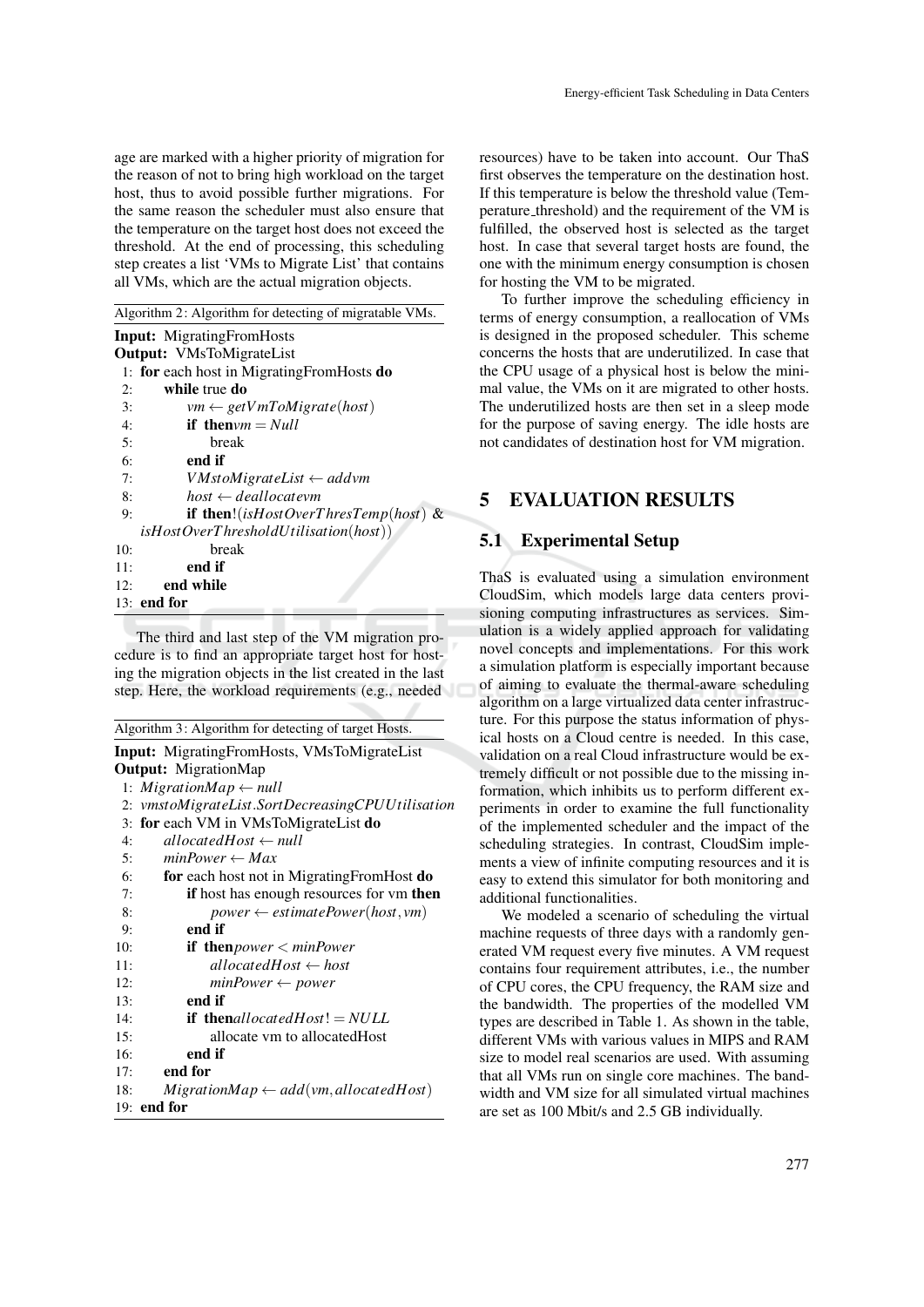| VM Type         | VM_MIPS        | <b>VM_RAM</b> [MB] |
|-----------------|----------------|--------------------|
|                 | 500            | 613                |
|                 | 1000           | 1740               |
|                 | 2000           | 1740               |
|                 | 2500           | 870                |
| <b>VM_Cores</b> | VM_BW [Mbit/s] | VM_Size [GB]       |
|                 | 100            | 2.5                |

Table 1: Virtual machine configuration.

| Table 2: Thermal constants. |
|-----------------------------|
|-----------------------------|

| Thermal parameter                   | Value | Unit   |
|-------------------------------------|-------|--------|
| Initial CPU temperatur $(T_{init})$ | 318   | Kelvin |
| Ambiente temperatur $(T_{amb})$     | 308   | Kelvin |
| Case temperatur $(T_{case})$        | 353   | Kelvin |
| Thermal capacity $(C_{th})$         | 340   | J/K    |
| Thermal resistance $(R_{th})$       | 0.34  | K/W    |

Table 3: Simulated physical machines.

| Server Host Type  | Proliant <sub>-G4</sub> | Proliant <sub>-G5</sub> |
|-------------------|-------------------------|-------------------------|
| Host_MIPS         | 1860                    | 2660                    |
| Host_Cores        |                         |                         |
| Host_RAM [MB]     | 2048                    | 4096                    |
| Host_BW [Gbit/s]  |                         |                         |
| Host_Storage [TB] |                         |                         |

As mentioned, a lumped RC thermal model is applied to describe the relationship between the temperature of the processor and its dynamic energy consumption. Table 2 depicts the used thermal constants for the experiments. The values in the table are typical values of a single core CPU obtained from (Hotspot, ). CloudSim was here configured for modeling two data centers with one equipped with 50 and the other 250 different hosts. A half of the hosts are modelled as the HP ProLiant G4 servers. The other half is modeled as the HP ProLiant G5 servers. Table 3 shows the setup parameters of the physical machines simulated for the testing. The frequency of each core on the HP ProLiant G4 Server is 1860 MIPS and for the HP ProLiant G5 Server the value is 2660 MIPS. Each server is modeled with a connection of 1 GB/s bandwidth. The corresponding power model used by each server is gathered from SpecPower08 (spec08). The simulation of less powerful CPUs is advantageous for a better evaluation of the effect of the VM migration because few workload is required to result in the overload of a server. The RAM size for both machines are configured to 2GB and 4GB individually.

The final goal of our ThaS approach is to reduce the energy consumption of data centers. To evaluate ThaS with respect to this performance metric a model to compute the energy was needed consumption of the host machines (i.e., servers) in a data centre. Recent studies (Beloglazov and Buyya, 2010) show that the

energy consumption by servers can be accurately described by a linear relationship between the energy consumption and the CPU utilization, even when the DVFS scheme is applied. The reason lies in the limited number of states that can be set to the frequency and voltage of the CPU and the fact that voltage and performance scaling are not applied to other system components, such as the memory and the network interface. Moreover, these studies show that on average an idle server consumes approximately 70% of the energy consumed when it is fully utilized. Therefore, the energy consumption of a server *E* can be modelled as a function of the CPU utilization *u* using the form  $E(u) = (1 - u) * 0.7 * E_{max} + u * E_{max}$ , where  $E_{max}$  is the power consumption of a server in full use. For example, a server of a data centre is 90% used and 10% idle. In this case, the energy consumption of the server is  $0.9 * E_{max}$  in busy status and  $0.1 * 0.7 * E_{max}$ in idle status. The total energy consumption of the server is the sum of the two parts.

The implemented scheduler relies on two thresholds for migration decisions, one is the Temperature threshold and the other is the Utilization threshold. In order to have a simulation-based evaluation applicable, it is important to perform experiments with workload traces of a real system. The simulation experiments (Beloglazov and Buyya, 2010) have demonstrated that energy consumption from a CPU utilization rate of 90% rises very quickly. Therefore we have chosen a value of 0.9 as the Utilization threshold. If the CPU utilization reaches this threshold, the VMs running on it may be migrated to another host with lower CPU usage. The selection of the Temperature threshold is not as easy as the Utilization threshold. In the following subsection is demonstrated how to achieve an optimal threshold of 343 Kelvin with a trade-off between power consumption and SLA violation.

To validate ThaS several other scheduling schemes for a comparative study were also implemented. The first one is called Non\_power\_control, which schedules the virtual machines without considering the CPU usage. We use this scheme to study the energy consumption of a data center with full CPU utilization. The second scheme is DVFS. It schedules tasks on the basis of the CPU voltage and frequency. It relies on the information from the CPU performance and power model to set the priorities for the VM placement. The energy consumption is calculated as a function of the CPU usage and is regulated automatically and dynamically based on DVFS. The last scheme is Power aware ThrMu (Beloglazov and Buyya, 2012). This scheduling algorithm focuses on minimizing the CPU usage by setting up hosts in the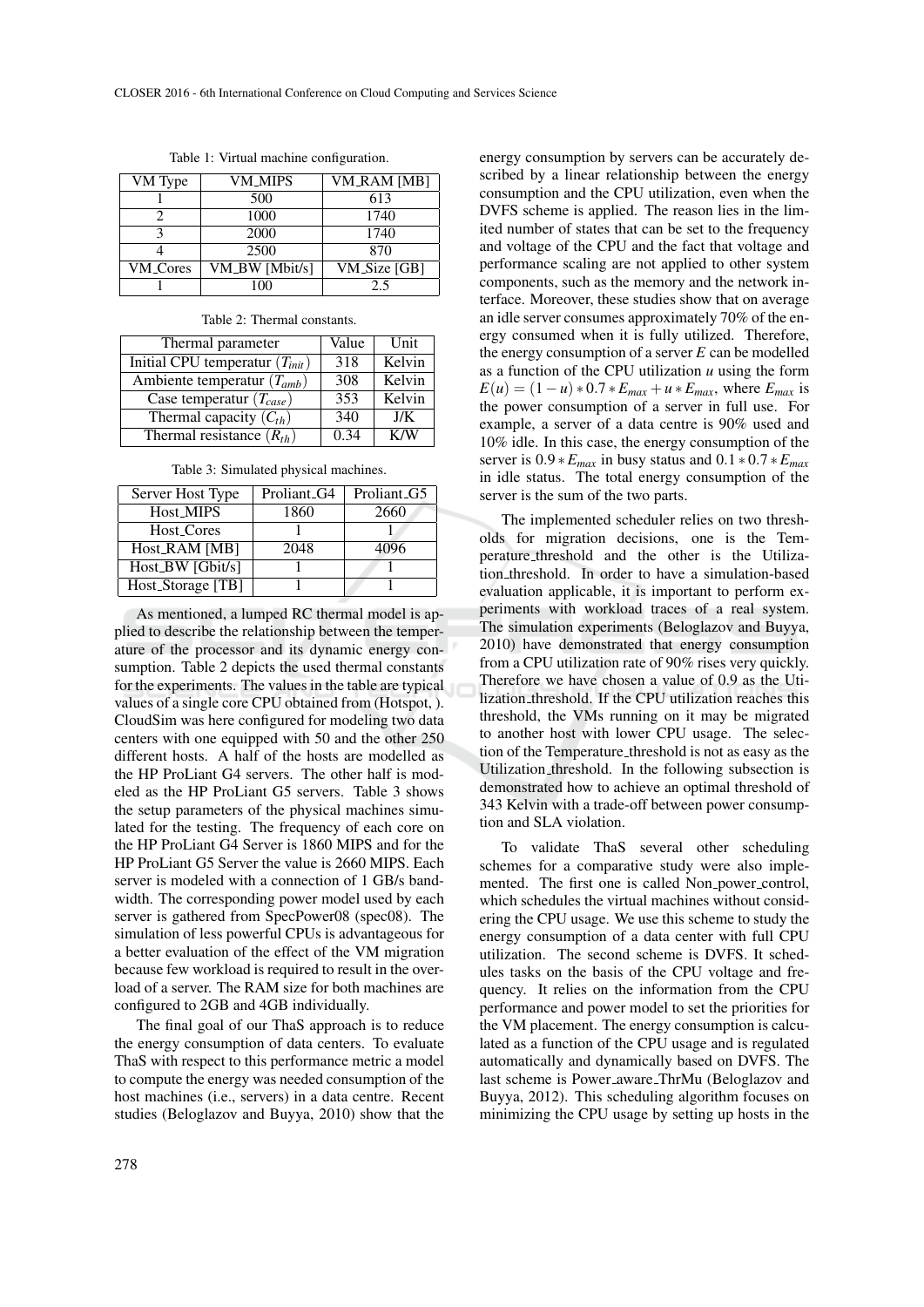idle mode. It migrates the running VMs of a host with CPU usage over a threshold to other hosts. An utilization threshold of 0.9 for this scheme is used, the same as our scheduler.

#### 5.2 Experimental Results

As described above, we use a temperature threshold to limit the temperature of the processors. This means that in case of higher temperature than the threshold some workload on the host has to be moved to other hosts in order both to avoid hardware defect and for energy reasons. Therefore, our first three experiments were done for studying the impact of the Temperature threshold using a number of values ranging from 333 Kelvin to 360 Kelvin.

Figure 1 shows the results of the first experiment, where we measured the energy consumption of the two simulated data centers in a single day using our VM scheduler. The x-axis of the figure demonstrates the thresholds, while the y-axis presents the energy consumption in Kwh. For each temperature threshold there are two values with one for the first data center (DC-1) with 50 hosts and the second for the other one (DC-2) with 250 hosts. The data are presented in two forms, one in bars and the other in curves. Observing the curves in the figure, it can be seen that the energy consumption with different temperature thresholds can be divided into four areas. In the first area, i.e., the temperature threshold between 333 and 335, the energy consumption maintains constant with a value of 52 Kwh for DC-1 and 102 for DC-2. In the second region, i.e., 335 < *temperaturethreshold* < 340, the energy consumption goes down as the threshold getting larger. This behavior stops at threshold 340, where a new phase starts with again a constant energy consumption. After this phase, a slight reduction in energy consumption can be seen but generally the temperature threshold does not change the energy behavior in phase 4.



Figure 1: Energy consumption.

The next experiment explains why such scenarios occur with the thresholds. The results are depicted in Figure 2, which shows the number of VM migrations with different threshold values. Observing the figure it can be seen that there is no any migration with the low thresholds 333 and 335. The reason is: Our ThaS migrates the VMs when the temperature of the source host has reached the Temperature threshold. However, there must be a destination host with a CPU temperature below the threshold. Logically, all hosts may have a temperature above the Temperature<sub>-threshold</sub>. In this case, our scheduler cannot find any target host on which the VMs can be migrated. This is exactly the case with threshold 333 and 335. Increasing the temperature threshold, i.e., starting from 338, VM migrations can be seen because the scheduler now finds target hosts with temperatures below the threshold Temperature threshold. It can be also observed that the number of migrations growing up with the threshold. This is because with a higher threshold there must be more hosts whose temperature is below the threshold. Therefore, more migrations can be performed. However, starting from threshold 343 the number of migrations is first not changed and then decreased significantly. The former may be caused by non more target hosts for migrations and the latter is related to the ThaS strategies. Our ThaS sets all hosts with CPU temperature over the case temperature (T\_case=353 Kelvin) in the sleep mode for cooling down. Therefore, the available hosts for hosting a migrated VM get fewer.



Figure 2: Number of Migrations.



Figure 3: Service level agreement (SLA) violation.

The last experiment with temperature threshold was done for studying the violation to the Service Level Agreement (SLA). that defines the quality of the services. We define the SLA violation with the percentage of unallocated CPU performance relative to the total requested performance in the workloads.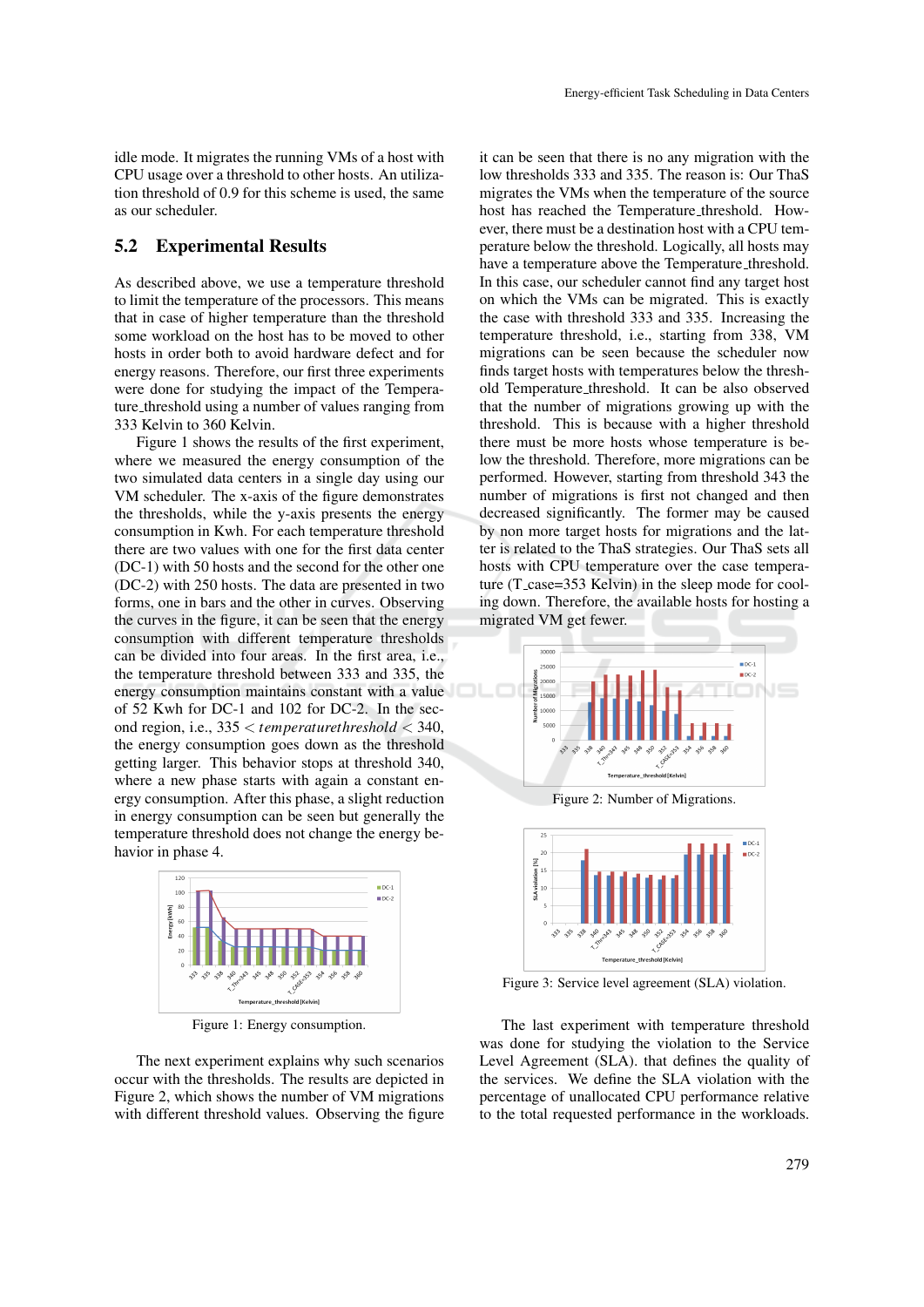

Figure 4: Optimal trade-off for the temperature threshold (x-axis: SLA violation, y-axis: energy consumption).



Figure 5: Comparaison of ThaS with other scheduling schemes.

The experimental results are shown in Figure 3. Similar to the results with energy consumption, there is no SLA violation for the first phase (threshold 333 and 335) again due to zero migrations. For threshold 338, where VM migrations are shown in Figure 2, we see an SLA violation. The reason is that a VM migration causes the CPU performance degradation and hence the percentage of SLA violations increases with the number of migrations. For thresholds between 340 and 353 the SLA violation remains constant, which is resulted by nearly unchanged number of migrations. In the last phase from threshold 354, however, the SLA violation arises. This is again because that many hosts are set to idle and therefore not all user requirements can be fulfilled with a small set of active hosts. To summarize the results in the three figures: The number of VM migrations significantly depends on the value of the Temperature<sub>-threshold</sub>; the energy consumption remains high when no migration is possible; VM migration is performed only after a certain threshold; when the case temperature (T case) is reached most hosts are put into the sleep mode, which affects the CPU Utilization threshold that in turn leads to a low number of VM migrations.

Our goal in thermal-aware scheduling is not only to minimize the energy consumption but also not result high SLA violation. Therefore, we have to make a trade-off in selecting the threshold value, where the energy consumption and the SLA violation shall both remain at a minimum. From the previous simulation results we have observed that the third area of the different waveforms is the optimum range and the

from this field.

ure, it can be seen that there is a point where both the energy and the SLA violation are low. This point (threshold 343 Kelvin) is exactly the optimal threshold we are looking for. Hence, we selected 343 Kelvin as the optimum value of the Temperature threshold for our ThaS scheme. The last experiment studies the feasibility of our scheduler by comparing the energy consumption with ThaS and with other three scheduling schemes, i.e., non power control, DVFS and power aware ThrMu. Figure 5 depicts the result of the experiment, where the energy consumption was measured during a single simulation run with all four algorithms. We measured the energy consumption of the two data centers in a single day.

threshold value for the temperature shall be chosen

In order to give a clearer view about this optimal threshold of temperature, we made a diagram with the energy consumption and the SLA violation. Figure 4 depicts this graph, where the data are from the tests with the second data center. The x-axis shows the SLA violation while the y-axis presents the energy consumption. Observing the graph in the fig-

Comparing ThaS with the other scheduling algorithms, it can be observed that ThaS achieves the lowest energy consumption with a value of 25.64 Kwh with DC-1 and 49.4 Kwh with DC-2. The energy consumption with other schemes are Non<sub>-power-control</sub> of 150.68 and 324.17, DVFS of 52.98 and 101.1, and Power aware ThrMu of 28.9 and 63.2. For the first data center with 50 hosts we achieved a reduction of 83% to Non power control, 52% to DVFS and 11.3% to power aware ThrMu. For the other data center with 250 hosts the reduction in energy consumption by ThaS is 85% to non power control, 52% to DVFS and 21.8% to power\_aware\_ThrMu. It can be seen that ThaS results a higher reduction in energy consumption for larger data centers than the smaller ones, especially in comparison with the power-aware scheduling scheme ThrMu.

Overall, we can conclude that the support of VM migration mechanisms is required for efficiently using Cloud resources and combining the power-aware with the thermal-aware scheduling strategies provides the best results for reducing the energy consumption of data centers.

## 6 CONCLUSION

Today, energy-efficient computing is becoming more and more important due to the huge amount of energy consumption of the data centers. As a result, researchers are investigating on various methods to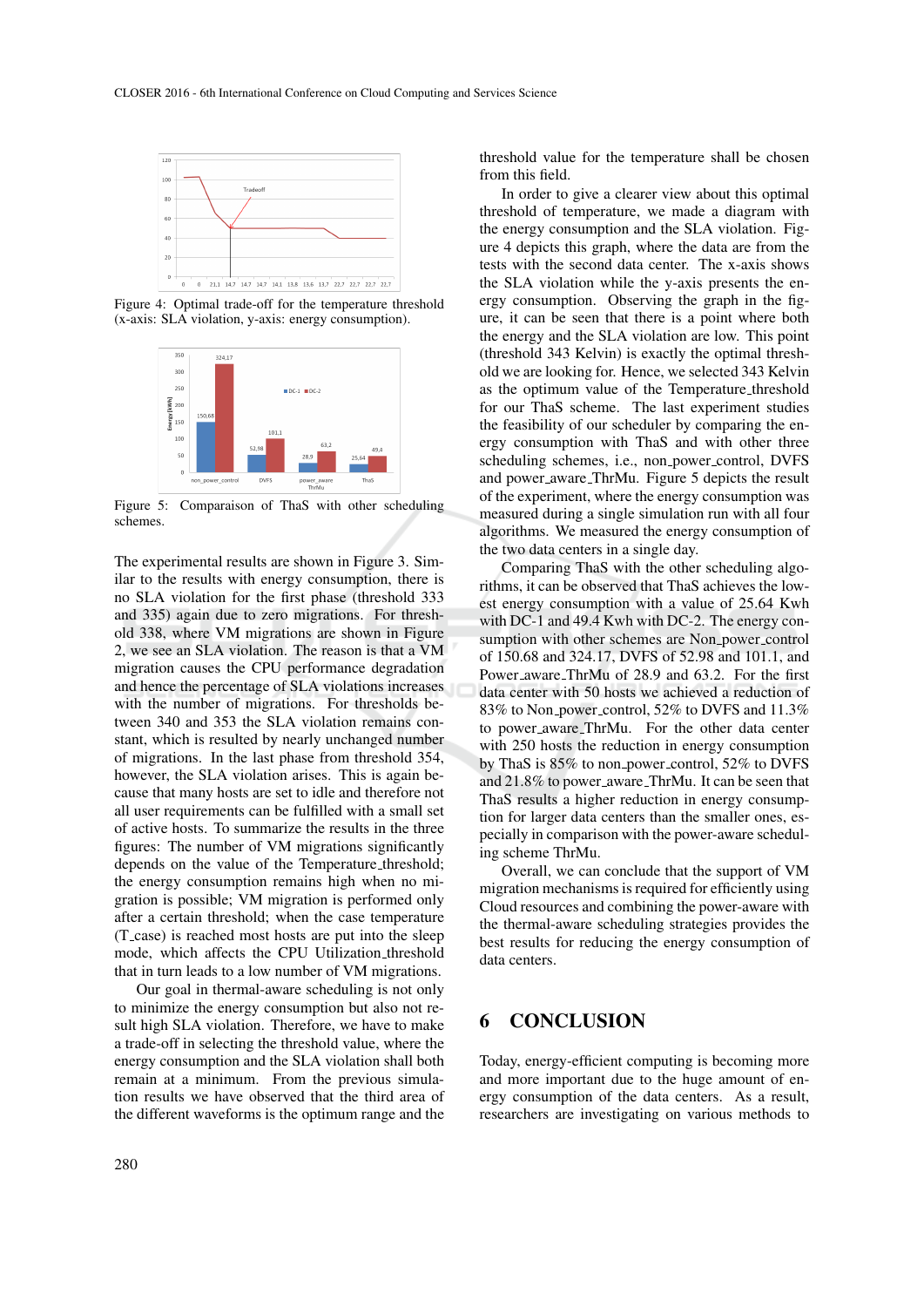reduce the energy requirement of a computer system. This work targets on a scheduling algorithm aiming at allocating virtual machines to physical hosts of data centers in such a way that the target host will not be overloaded or over-heated. This means that we schedule virtual machines with respect to the temperature and CPU utilization of processors. We validated the novel scheduler on a simulation environment and compared our achievement with several other scheduling schemes. The experimental results show a clear benefit with our scheduler.

In the next step of this research work we will address on the optimization of the proposed scheduler with respect to its performance. We plan to use those intelligent global optimization algorithms to speed up the procedure of filtering unqualified hosts.For the next version of ThaS the Hotspot (Hotspot, ) tool will adopted, that models multicore architectures with more accuracy but not more complexity. Hotspot uses an analogy between electrical circuit phenomena and a heat transfer phenomena. The heat flow between the internal CPU chip blocks is modeled by connecting thermal resistors and thermal storage in blocks. The power consumed by each chip (which typically corresponds to a function unit) is modeled by a power source. In addition, it is also our future work to improve the models for calculating processor temperature in order to support the study on many-core servers.

### REFERENCES

SCIENCE *AND* 

- AmazonEC2. Amazon Elastic Compute Cloud. [Online]. http://aws.amazon.com/ec2/.
- Beloglazov, A. and Buyya, R. (2010). Adaptive thresholdbased approach for energy-efficient consolidation of virtual machines in cloud data centers. In *Proceedings of the 8th International Workshop on Middleware for Grids, Clouds and e-Science*.
- Beloglazov, A. and Buyya, R. (2012). Optimal Online Deterministic Algorithms and Adaptive Heuristic for Energy and Performance Efficient Dynamic Consolidation of Virtual Machines in Cloud Datacenters. *Concurrency and Computation: Practice and Experience*, 24(3):1397–1420.
- Calheiros, R. N., Ranjan, R., Beloglazov, A., e Rose, C. A. F. D., and Buyya, R. (2011). CloudSim: A Toolkit for Modeling and Simulation of Cloud Comp uting Environments and Evaluation of Resource Provisioning Algorithms. *Software: Practice and Experience*, 41(1):23–50.
- Fang, Y., Wang, F., and Ge, J. (2010). A task scheduling algorithm based on load balancing in cloud computing. In *Proceedings of the 2010 international conference on Web information systems and mining*, pages 271– 277.
- GAE. Google App Engine. [Online]. http://code. google.com/appengine/.
- Hotspot. Hotspot. [Online]. http://lava.cs.virginia.edu/ HotSpot/.
- Hsu, C. and Feng, W. (2005). A Feasibility Analysis of Power Awareness in Commodity-Based High-Performance Clusters. In *Proceedings of Cluster Computing*, pages 1–10.
- Hu, J., Gu, J., Sun, G., and Zhao, T. (2010). A Scheduling Strategy on Load Balancing of Virtual Machine Resources in Cloud Computing Environment. In *Proceedings of the International Symposium on Parallel Architectures, Algorithms and Programming*, pages 89–96.
- Kahn, S., Bilal, K., Zhang, L., Li, H., Hayat, K., Madani, S., Min-Allah, N., Wang, L., Chen, D., Iqbal, M., Xu, C., and Zomaya, A. (2013). Quantitative Comparisons of the State of the Art Data Center Architectures. *Concurrency and Computation: Practice & Experience*. DOI=10.1002/cpe.2963.
- Keahey, K. and Freeman, T. (2008). Science Clouds: Early Experiences in Cloud Computing for Scientific Applications. In *Proceedings of the First Workshop on Cloud Computing and its Applications*.
- Kim, D., Kim, H., Jeon, M., Seo, E., and Lee, J. (2008). Guest-Aware Priority-based Virtual Machine Scheduling for Highly Consolidated Server. In *Proceedings of the 14th International Conference on Parallel and Distributed Computing (Euro-Par 2008)*, pages 285– 294.
- Knauth, T. and Fetzer, C. (2012). Energy-aware scheduling for infrastructure clouds. In *Proceedings of the IEEE International Conference on Cloud Computing Tech-***ECHNO** *nology and Science*, pages 58–65.
	- Kolodziej, J., Khan, S., Wang, L., Kisiel-Dorohinicki, M., and Madani, S. (2012). Security, Energy, and Performance-aware Resource Allocation Mechanisms for Computational Grids. *Future Generation Computer Systems*. DOI: 10.1016/j.future.2012.09.009.
	- Kolodziej, J., Khan, S., Wang, L., and Zomaya, A. (2013). Energy Efficient Genetic-Based Schedulers in Computational Grids. *Concurrency and Computation: Practice & Experience*. DOI=10.1002/cpe.2839.
	- Li, K., Xu, G., Zhao, G., Dong, Y., and Wang, D. (2011). Cloud Task Scheduling Based on Load Balancing Ant Colony Optimization. In *Proceedings of the Six Annual Chinagrid Conference*, pages 3–9.
	- Mell, P. and Grance, T. The NIST Definition of Cloud Computing. [Online]. http://csrc.nist.gov/publications/ drafts/800-145/Draft-SP-800-145 cloud-definition.pdf.
	- Menzel, M. and Ranjan, R. (2012). CloudGenius: Decision Support for Web Service Cloud Migration. In *Proceedings of the International ACM Conference on World Wide Web (WWW 2012)*, Lyon, France.
	- Mhedheb, Y., Jrad, F., Tao, J., Kolodziej, J., and Streit, A. (2013). Load and Thermal-Aware VM Scheduling on the Cloud. In *Algorithms and Architectures for Parallel Processing*, pages 101–114.
	- Nurmi, D., Wolski, R., Grzegorczyk, C., Obertelli, G., Soman, S., Youseff, L., and Zagorodnov, D. (2008).